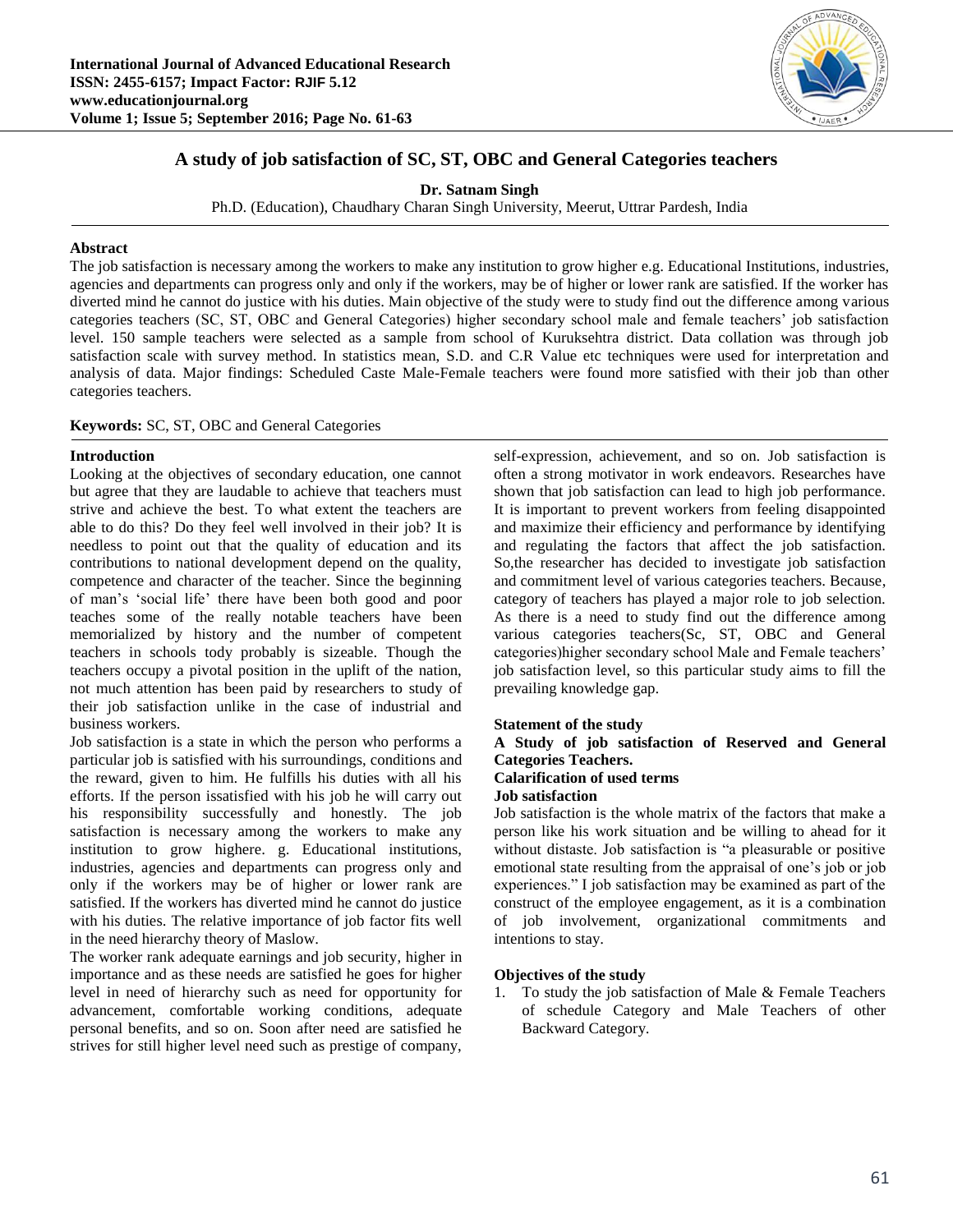**Table 1:** Related data show the means,S.D & t-value of job Satisfaction Among male & female teacher of schedule caste category and male & female teacher of other backward category.

| <b>Type of Groups</b>   |    | Mean  | S.D.  | <b>CR-Value</b> | <b>Levelof singnificance</b> |                              |  |
|-------------------------|----|-------|-------|-----------------|------------------------------|------------------------------|--|
| Sc male teachers        | 25 | 72.08 | 15.27 | 2.664           | 0.05                         | 0.01                         |  |
| <b>ObcMale Teachers</b> | 25 | 61.96 | 1.54  |                 | SiSgnficant Signficant       |                              |  |
| ScFemale Teachers       | 25 | 78.48 | 12.67 | 1.667           |                              |                              |  |
| Obc eMale Teachers      | 27 | .92   | 14.91 |                 |                              | NNo Signficant No Signficant |  |
|                         |    |       |       |                 |                              |                              |  |

(Df-N1+N2=2=25+25-2=48)

**Table 2:** Related data show the means,S.D & t-value of job Satisfaction Among male & female teacher of Genral category and male & female teacher of other backward category

| <b>Type of Groups</b>     |    | Mean  | S.D.  | <b>CR-Value</b> | <b>Levelof singnificance</b> |            |
|---------------------------|----|-------|-------|-----------------|------------------------------|------------|
| General male teachers     |    | 57.04 | 11.95 | 1.480           | 0.05                         | 0.01       |
| <b>ObcMale Teachers</b>   | 25 | 61.96 | 11.54 |                 | <b>Not</b>                   | Not.       |
| General Female Teachers   | 25 | 56.84 | 11.78 | 4.047           | Signficant                   | Signficant |
| <b>ObcfeMale Teachers</b> |    | 1.92  | 14.91 |                 | Signficant                   | Signficant |

Table 3: Related data show the means, S.D & t-value of job Satisfaction Among male & female teacher of schedule caste category and male & female teacher of General category.

| <b>Type of Groups</b>        | N  | Mean  | S.D.  | <b>CR-Value</b> | <b>Levelof singnificance</b> |            |
|------------------------------|----|-------|-------|-----------------|------------------------------|------------|
| Sc male teachers             | 25 | 72.08 | 15.27 | 3.879           | 0.05                         | 0.01       |
| <b>General Male Teachers</b> | 25 | 57.04 | 11.95 |                 | Signficant                   | Signficant |
| <b>ScFemale Teachers</b>     | 25 | 78.48 | 12.67 | 6.403           |                              |            |
| General FeMale Teachers      | 25 | 56.84 | 12.67 |                 | Signficant                   | Signficant |

- 2. To study the job satisfaction of male and female teachers of schedule category.
- 3. To study the job satisfaction of male and female teachers of other backward category and male teachers of schedule category.

# **Hypthesis of the study**

- 1. There is no significant difference of the job satisfaction of male & female teachers of other backward category.
- 2. There is no significant difference of the job satisfaction of male & female teachers of general category and male & female teachers of other backward caste category.
- 3. There is no significant difference of the job satisfaction of male & female teachers of schedule caste Category and male & female Teachers of general category.

# **Limitation of the study**

- 1. The study is limited to only Kurkshetra District. 150 teachers were selected as a sample from schools of Kurukshetra.
- 2. The teachers were selected 50 from SC, 50 BC and from General Category. Male and Female both groups were selected with equal samples.

#### **Research Method**

In present study researcher has been used the survey method to collect to data. This method is scientific and reliable.

#### **Sample**

In present study as samples were selected 150 teachers of Primary, High School and Secondary level school of Kurukshetra District of Haryana state. The study covered 150 Primary, High School and Secondary School Teachers of Kurukshetra district of Haryana. Teachers taken out by random sampling method.

# **Name of tools**

Job satisfaction scale Amar singh and T.R.Sharma Statistics techniques:-Following statistics used to analysis of data.

- 1. Mean
- 2. Standard Deviation
- 3. C.R. value
- Interpretation Analysis of Data

H0=1 There is no significant Difference of the job satisfaction male & female teacher of schedule caste category and male & female teacher of other backward category. See Table 1

Ho=2 There is no significant difference of the job satisfaction among male & female teacher of General category and male & female teacher of General category. See

Table 2

Ho=3 There is no significant difference of the job satisfaction male & female teacher of caste category and male & female teacher of General category. See Table 3

# **Conclusions**

1 There is no significant Difference of the job satisfaction between male & female teacher of schedule caste category and male & female teacher of other backward category

#### **References**

- 1. Best JB, james S, Kahn V. Research in Education' tenth Edition, pearson prentice hall, new delhi, 2008.
- 2. Donald Ary, lucy cheser Jacobs, and Asghar Razavieh: Introduction to R e erch in Education, (new York: holt, Rinehart and winston Inc, 1972, 160.
- 3. International Handbook of Research on Teachers and teaching, springer International handbooks of Education. 2009; 21:343-360.
- 4. Kayastha DP, Kayastha R. A Study of Occupational